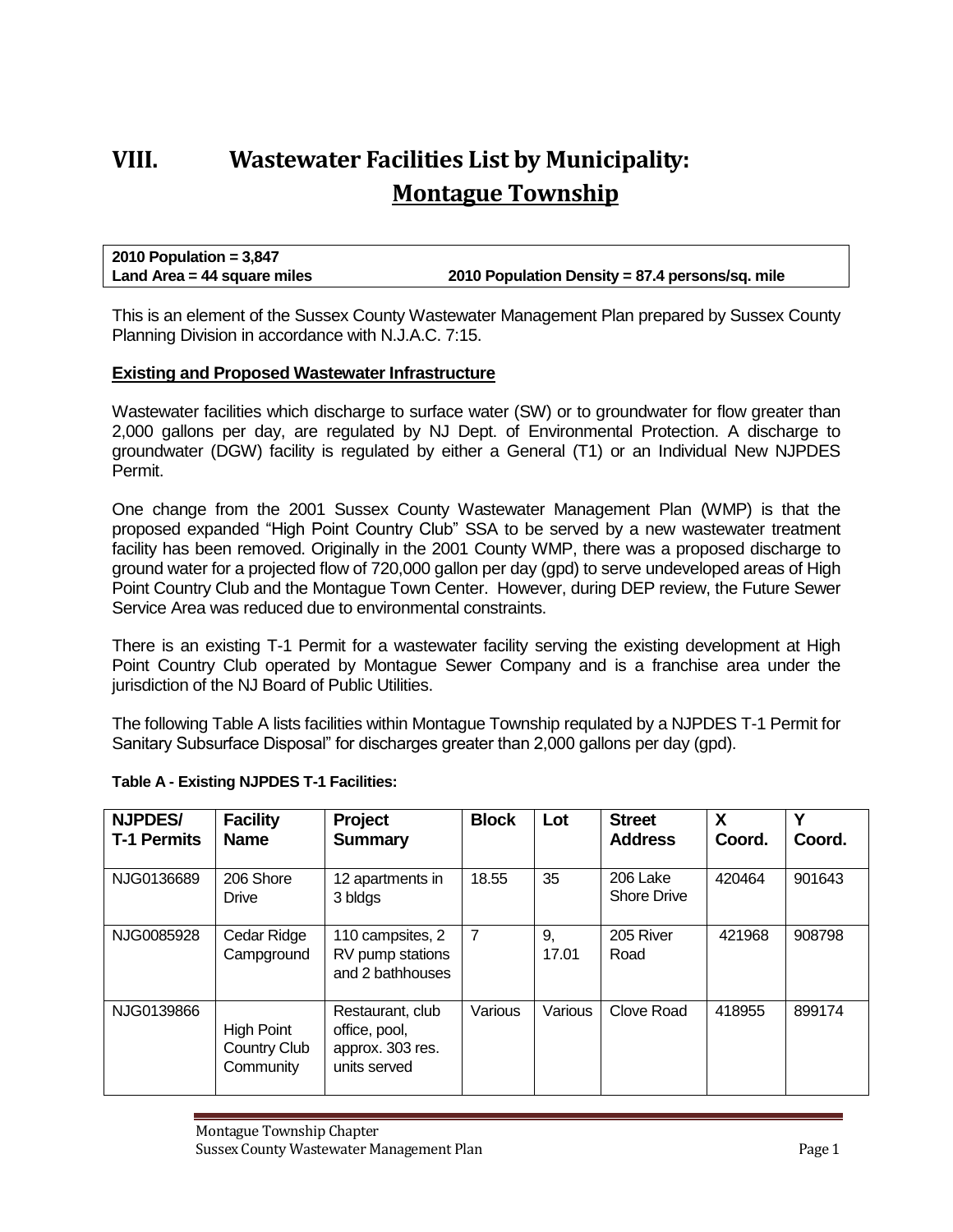| NJG0072141 | <b>High Point</b><br><b>State Park</b><br>Bath House.                 | <b>State Park</b><br><b>Facilities</b>                                                 | 6              | 1    | 1480 State<br>Route 23         | 45860.8  | 905302   |
|------------|-----------------------------------------------------------------------|----------------------------------------------------------------------------------------|----------------|------|--------------------------------|----------|----------|
| NJG0085910 | Rockview<br>Valley<br>Campground                                      | 65 campsites,<br>bathhouse and<br>one residence                                        | $\overline{4}$ | 30   | 59 River Rd.                   | 434562.9 | 915112   |
| NJG0078085 | <b>Tri-State Mall</b>                                                 | 127,780 sq.ft.<br>shopping center                                                      | $\overline{2}$ | 5    | Route 23                       | 441690   | 917117.5 |
| NJG0176524 | <b>Tri-State</b><br><b>Bible Camp</b>                                 | Campground and<br>retreat with<br>assembly hall,<br>dorms, chapel<br>and a dining hall | 1              | 1    | 2 River Road                   | 438770.6 | 918659.8 |
| NJG0167673 | Dewitte<br>Family LLP                                                 | 71-bedrm<br>apartments and<br>12-bedrm apt.                                            | 18.42          | 14   | 254 Clove<br>Road              | 421901   | 903515   |
| NJG0171956 | Formerly<br>Rendezvous<br>Restaurant<br>(a.k.a Tap's<br>Pub & Eatery) | Restaurant and<br>$bar -$<br>(Motel and<br>office building<br>are closed)              | 42             | 15   | 431 Rt. 206                    | 411064   | 891937   |
| NJG0203670 | Sunrise Mart                                                          | Convenience<br>store wiith Dunkin<br>Donuts, Subway<br>and 20 bay fueling<br>stations  | 4              | 5.01 | 15 Rt. 23<br>South             | 441041.5 | 915373.8 |
| NJG0214710 | 8 UN                                                                  | 8 condo units                                                                          |                |      | 412-414<br>Lake Shore<br>North | 418978.0 | 900516.  |
| NJG0226483 | <b>Trail Blazers</b><br>Camp                                          | Camp facility for<br>up to 150<br>Campers                                              | 331.01         | 19   | 210 Decker-<br>town Trnpke.    | 422216   | 896029.  |